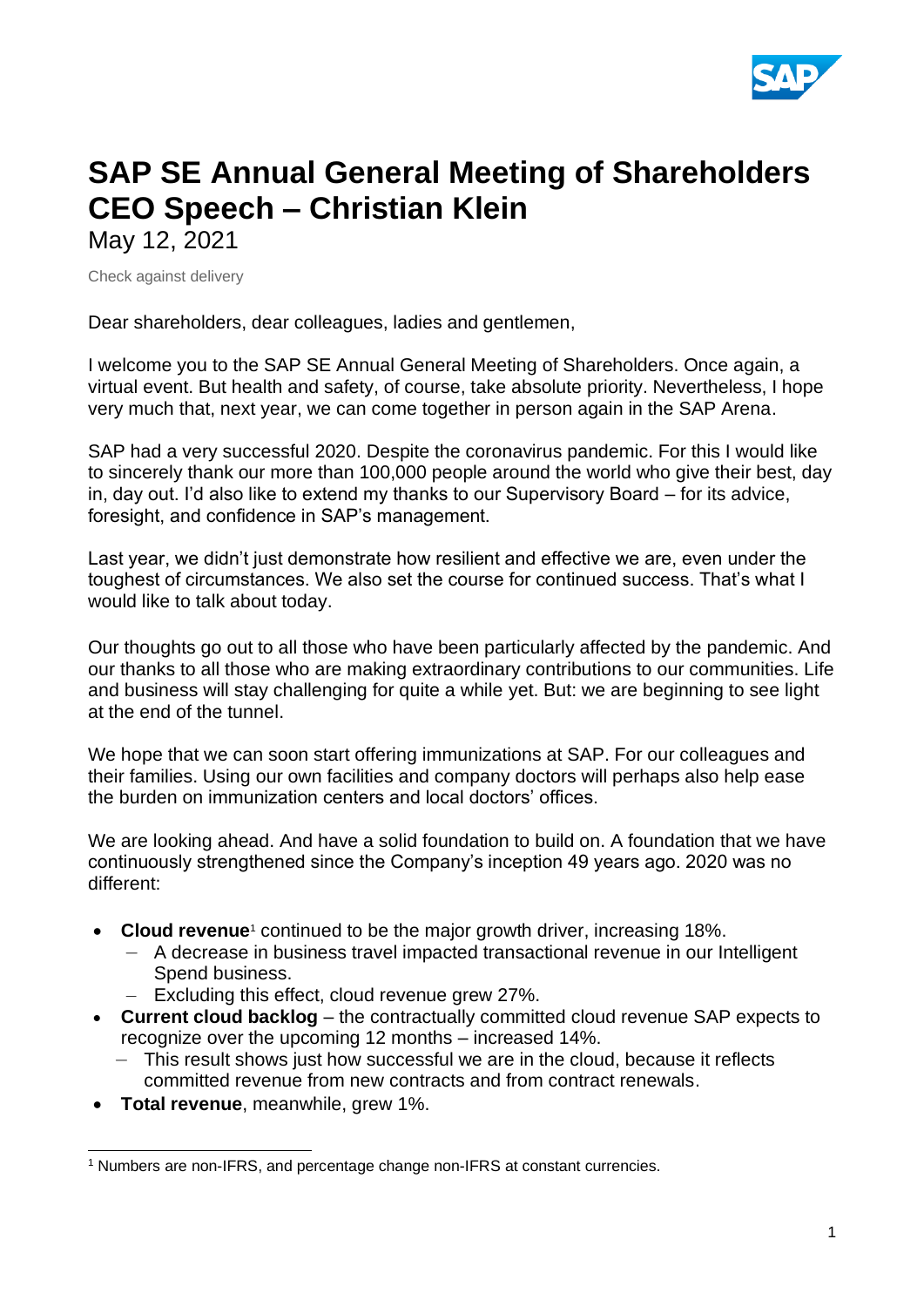- This shows that, given all our success, the transformation of our core business is still underway.
- **Operating profit** increased by 4%.
- **Cloud gross margin** increased 1.4 percentage points.
- **Operating cash flow** an indicator of whether a company can finance important investments from internal resources – doubled since last year to €7.2 billion.
- And last but not least, **free cash flow** increased to €6.0 billion.

We also got off to an excellent start in 2021. We recorded the fastest growth in five years of new business in cloud and software licenses. Our portfolio is performing exceptionally well, and we're capturing ever more market share.

And that's just the beginning! Our innovation pipeline and our network of more than 22,000 partners are stronger than ever before.

All of this is proof positive that our strategy is spot on. All the signs point to robust growth in the cloud.

Yet a foundation is more than just numbers. What else did we accomplish last year?

- We listened to our customers. We responded. And to take one example made fantastic progress in the integration of our solutions.
- We continued to strengthen our portfolio. We focused on areas where we clearly stand out from the competition. And divested others that were not part of our core business.
- We successfully took Qualtrics public and laid the groundwork for its further growth. It now has a market capitalization around US\$20 billion<sup>2</sup> – more than double the original purchase price.
- We invested further in security. Day after day, customers entrust us with their data, and that is why we subscribe to the highest security standards.
- We extended our partner network. Because together, we're stronger, We co-innovate with other market leaders such as Microsoft, Google, Siemens, Honeywell, and Bosch – for everyone's benefit.
- We made SAP more efficient. Not just on the product side, but internally as well, on an organizational level.
	- We merged our sales and service teams into one Board area. Which means each customer now has just ONE contact, company-wide.
- There have also been several changes on our Executive Board since last May:
	- In Julia White and Sabine Bendiek, we have brought two top executives with strong cloud expertise onto our Executive Board.

<sup>2</sup> As of April 30, 2021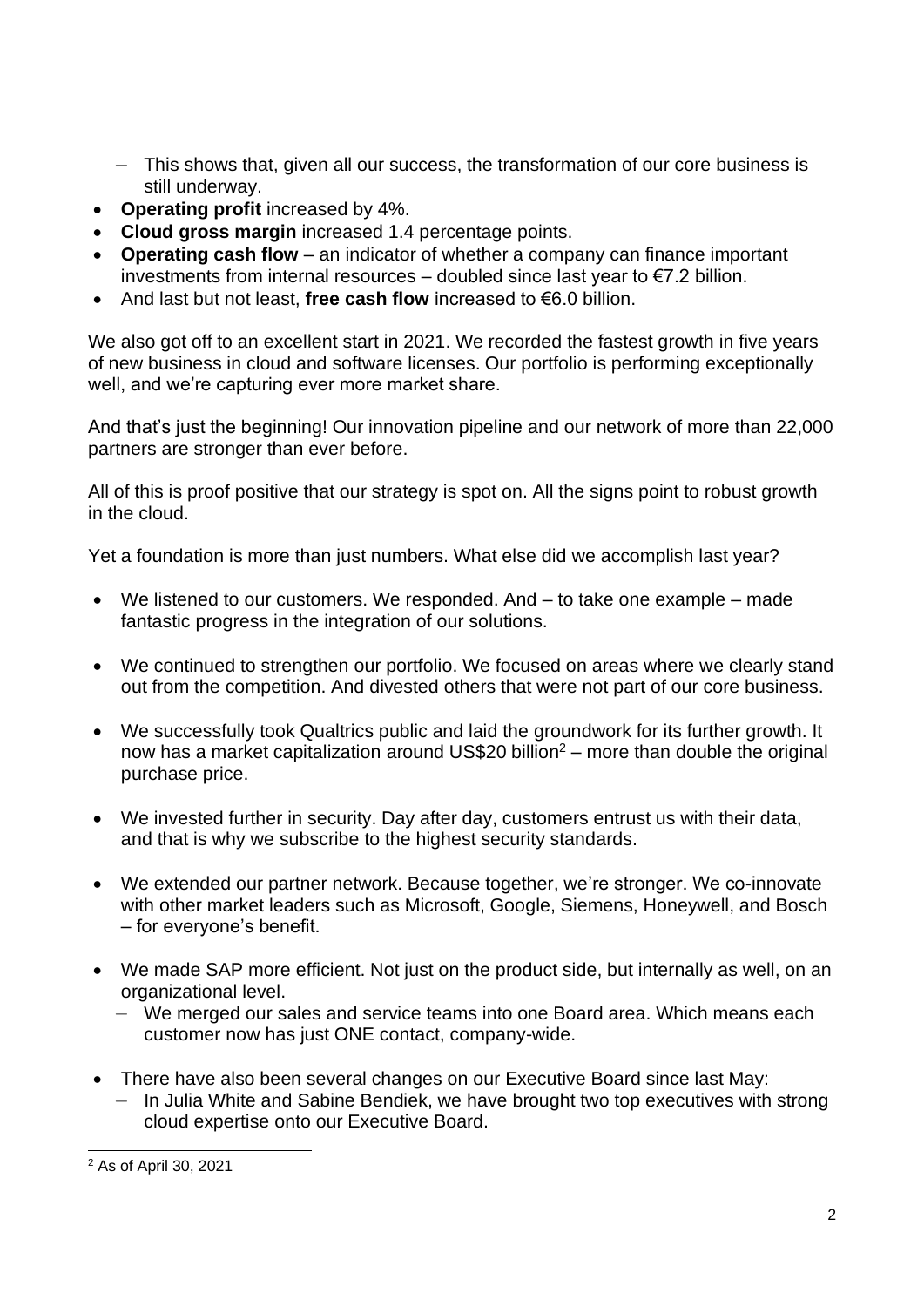- Julia, Sabine, a very warm welcome to you both!
- Adaire Fox-Martin decided to leave SAP after 13 successful years at the company.
- Scott Russell has taken over responsibility of our sales business across the globe, focusing on the long-term success of our customers. Scott – I wish you all the best and every success with the tasks ahead!

Ladies and gentlemen,

2020 saw the world turn upside down. It was a very tough year – for individuals and for businesses.

The pandemic has massively accelerated the trend toward digitalization. Though the shift from analog to digital was already underway, this increased pace of change has been forced on entire industries.

All the customers I spoke to said the same thing: They want a fast and easy route to digital transformation. Because digital technologies are helping them overcome the pandemic. Companies that have already digitalized their business models are coping better with the current situation.

The cloud has a major role to play here because of its many benefits – chief among them: flexibility.

Cloud services make employees more productive because they can easily work from anywhere – including from home during a lockdown.

They also enable companies to react faster – even when the unexpected happens.

Long before the pandemic began, we were helping our customers migrate to the cloud. But suddenly we had to move much faster.

The alternative would have been for customers to go ahead without us. One thing was clear: We had to respond decisively to their needs. Otherwise SAP would not have had a future.

That is why we adjusted our strategy. To make moving to the cloud even faster, even easier, and even more efficient. And that is why we are investing – in an even better infrastructure and, particularly, in innovation. I'll come back to that in a moment.

Clearly, this decision has a financial impact. Increasing our revenue from cloud solutions makes it easier to plan for the future. Because these revenues recur.

The downside, though, is that – at first – this dampens our revenue growth. In the past, whenever customers purchased software licenses, they paid the full amount upfront when they signed the contract.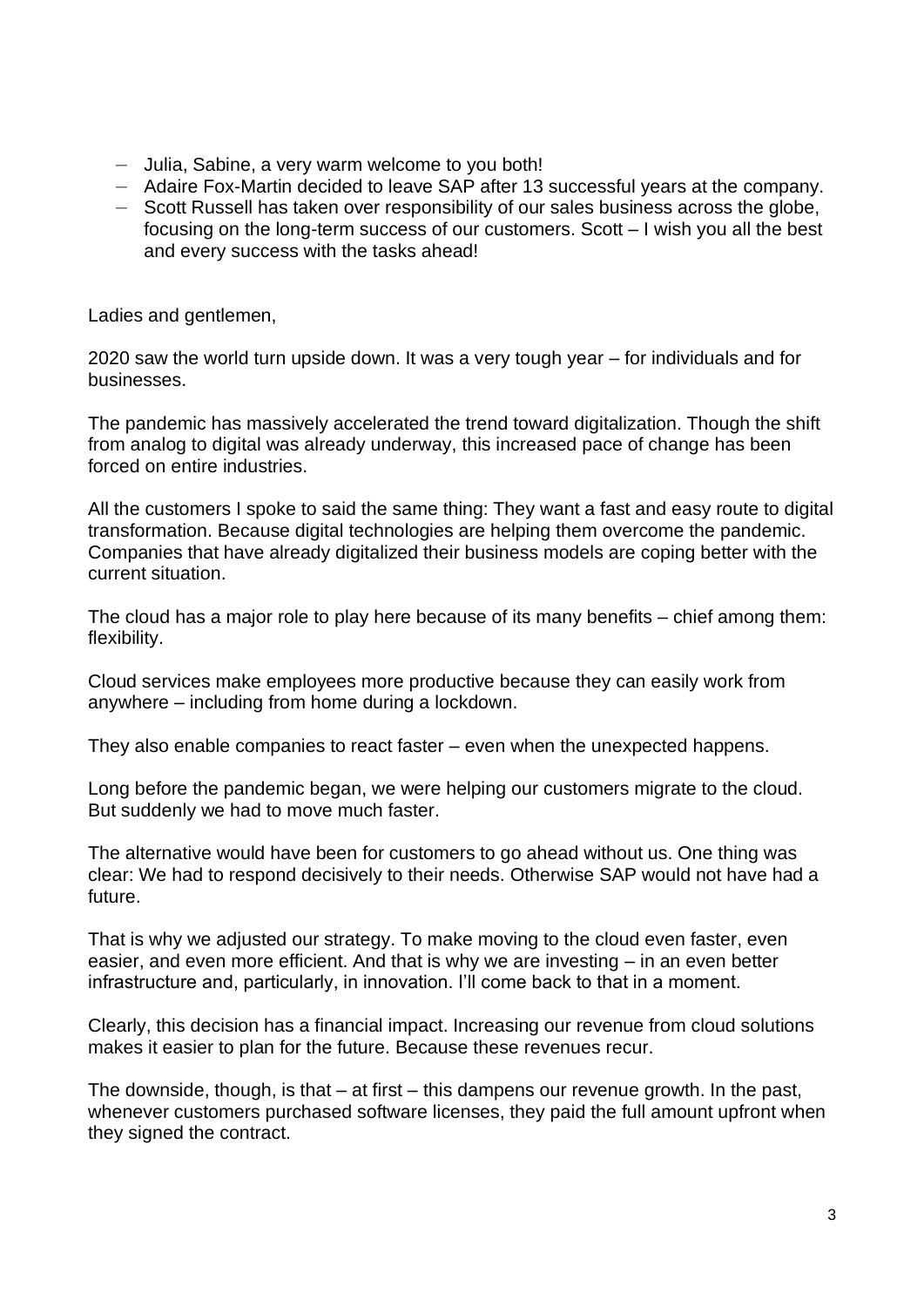In cloud, there are no one-time, up-front payments. Instead, customers pay as they go or buy a subscription.

These changes have affected our stock price. I know that last year was not easy for you, our shareholders. But adjusting our strategy was the right thing to do. We cannot sacrifice our customers' success – nor our own growth potential – for short-term margin gains. Doing so would destroy trust in SAP in the long term.

Building long-term value – for you, for our customers, and for SAP – is our absolute priority.

In 2020, we paid a high dividend and returned €1.5 billion to our shareholders under a share buyback program. For fiscal 2020, we have proposed a dividend of one euro eightyfive cents per share – an increase of 17%.

Over the past 10 years, our stock price has increased 11% on average. And since the beginning of this year, it has risen by more than 7%<sup>3</sup>.

SAP is a good investment for sustainable, long-term growth. Let me show you why.

#### **Number 1: Our people**

SAP is a global company. Like our customers, our people are from – and work – all over the world.

They are at the heart of our success. They give their all every day, and have more than risen to the challenges of the crisis. For our customers. For you – our shareholders. And for society as a whole.

Take our colleague Dmitry. Outside of work, he takes care of COVID-19 patients in intensive care. Or Grace, who has collected more than 3,000 kg of food for families in need. Marika and Joaquin are helping ensure that young people have access to education during lockdown.

Or the people who, in record time, built apps that find hospitals with bed capacity. Or who have collected money and medical supplies, or were simply there for those who needed them most.

SAP is full of examples like these. Our people make me proud. As does the fact that employee satisfaction is at a record high of 86%. Despite the pandemic.

We know that our people have made this company what it is today. We know, too, how challenging these uncertain times are. Which is why we are investing in monetary rewards and in initiatives for health. We want to recognize our employees' outstanding

<sup>3</sup> As of April 30, 2021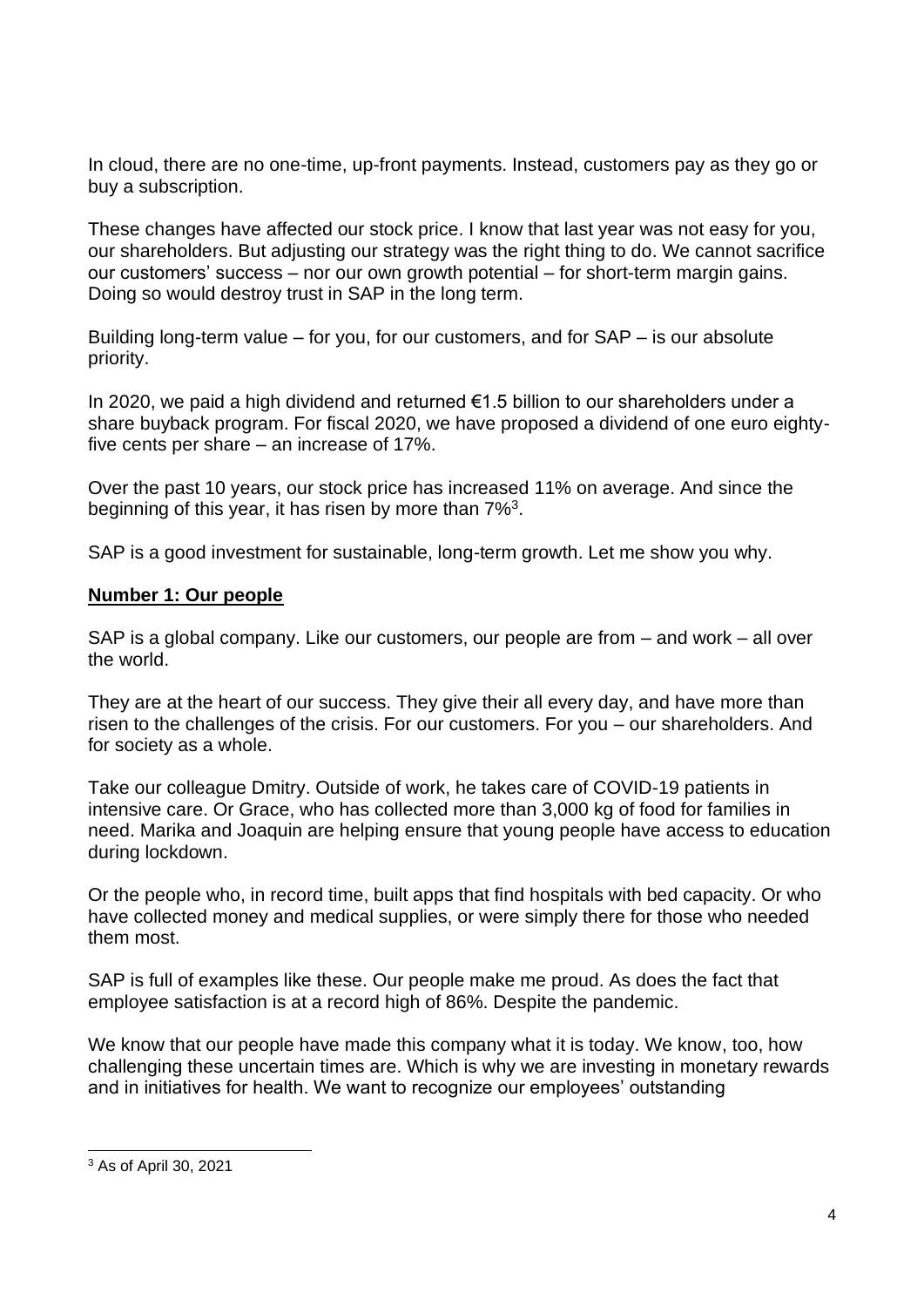performance. One of the ways we're doing this is through the additional stock plan we set up.

### **Number 2: Focus on customers**

Our customers come first. Always. Every product, every service, every process is built around them.

Last year, I promised you new licensing models. And clear business value for our customers. Fast and agile delivery, with innovations in the cloud.

We delivered. The proof: In 2020, our customer satisfaction increased significantly – by 10 points on the year before. One reason is that our solutions are now better integrated.

And we want to push our score even higher. By focusing even more closely on the needs of our customers and implementing them with agility. Customer satisfaction is a measure of our performance. And, on the Executive Board, our pay has been linked to it since 2020.

These times are further proof that we are the reliable partner for our customers. Our software has helped develop and distribute vaccines, make supply chains more resilient, and adapt business processes. And enabled companies to offer employees and customers what they need.

In short, we've helped businesses and society keep going and keep moving forward.

## **Number 3: Innovation**

Innovation, hand in hand with our customers. It has made SAP great. SAP HANA – our database for data-driven decisions and actions in real time – underpins our portfolio.

And last year, we picked up the pace of innovation once again.

We built trust. By listening. What do our customers need? How can we support them even better – during the pandemic and beyond?

One example is RISE with SAP. Our new offering that allows companies to transform holistically. Why is this so important?

Think of the stores in your town. Until last year, retail outlets were doing well – and then the first lockdown happened. Online shops had to be set up, and quickly.

Or vaccine logistics. It isn't just about making the IT more efficient. The entire process – from production to vaccination – has to be as short as possible.

Digitalization is more than just transferring analog processes one-to-one into the digital world. Companies have to optimize their processes and business models. Tap into new markets and sectors.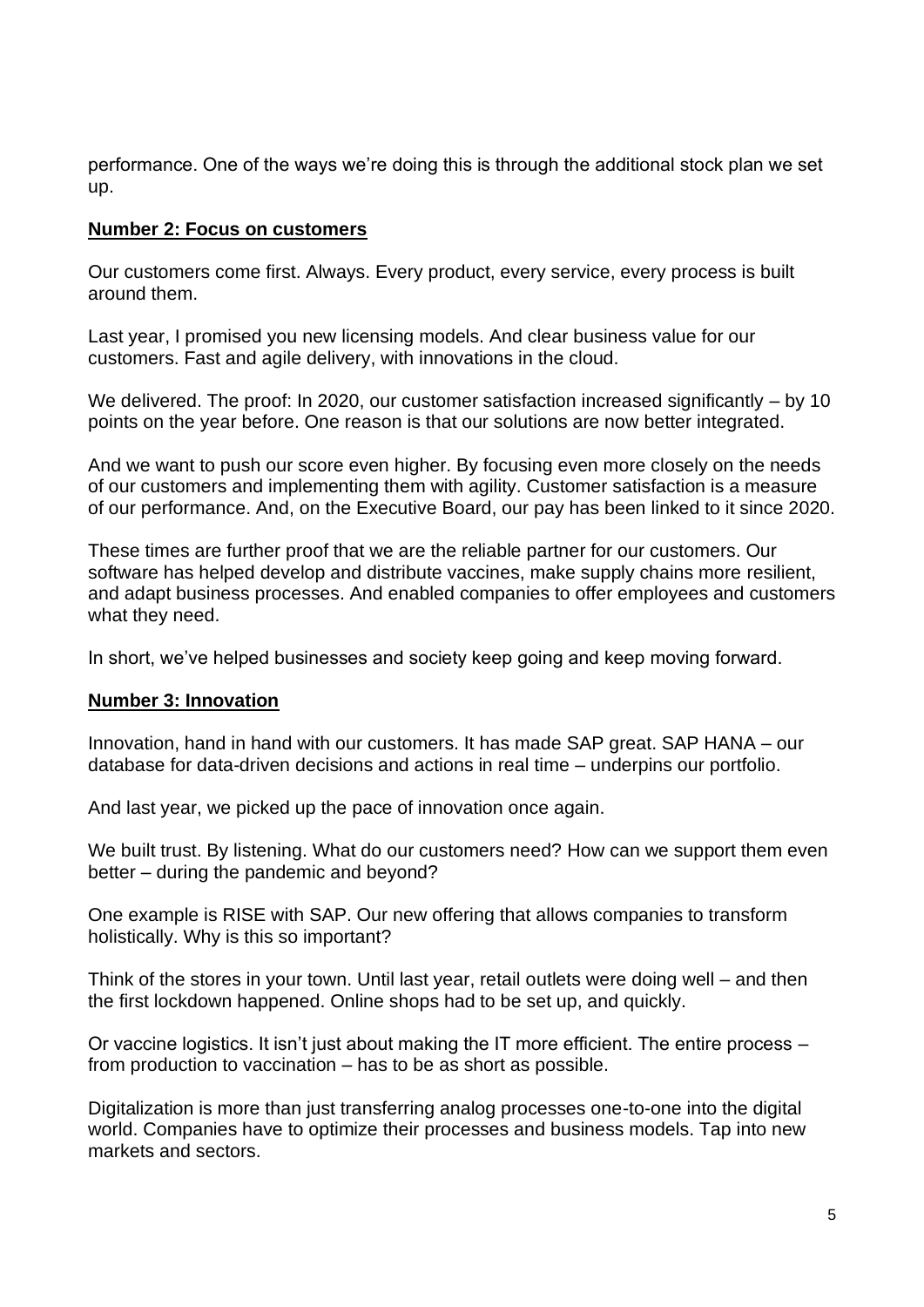They won't achieve this by simply migrating their IT environment to the cloud. They must also completely transform their business processes.

And that is exactly what RISE with SAP does. It doesn't just get your company started in the cloud. It brings together the best of SAP and our partner network. Our experience from working with hundreds of thousands of customers. Our insights into business processes across 25 sectors. Our market-leading technologies and services.

Our intelligent ERP SAP S/4HANA Cloud and our SAP Business Technology Platform are the core components of RISE with SAP. But it also encompasses services, consulting, and analytical functions – to build intelligence into business processes.

No matter where our customers are on their digital journey, we are on hand to provide individual, tailored solutions. A single package, from a single source.

Only SAP can do that. Because we know how business processes must run in order to be successful in this digital age.

To become even better here, we acquired Signavio at the beginning of the year and made it part of our portfolio of solutions for business process management. This solution is part of RISE with SAP and helps identify and remove possible workflow weaknesses.

But RISE with SAP is just one example of innovation.

We are improving our infrastructure. One aim being to ensure we achieve the highest cyber security standards.

We are migrating our transactional applications – such as the function employees use to enter a leave request – to the cloud and enriching them with smart features powered by artificial intelligence.

We are building on the strength of our core applications.

Together with our partners, we are expanding our solutions and creating groundbreaking functionalities.

For instance, we are working with Microsoft on enabling MS Teams and SAP applications to share data so that users don't have to switch between them. This is one example of how we're making employees more productive and shaping the future of work.

We have made huge progress on integration. And will continue working on this in 2021. Because only an integrated company is an intelligent company.

This is where our SAP Business Technology Platform comes in. It allows us to integrate, build, and extend applications easily. We offer maximum flexibility with our pricing models,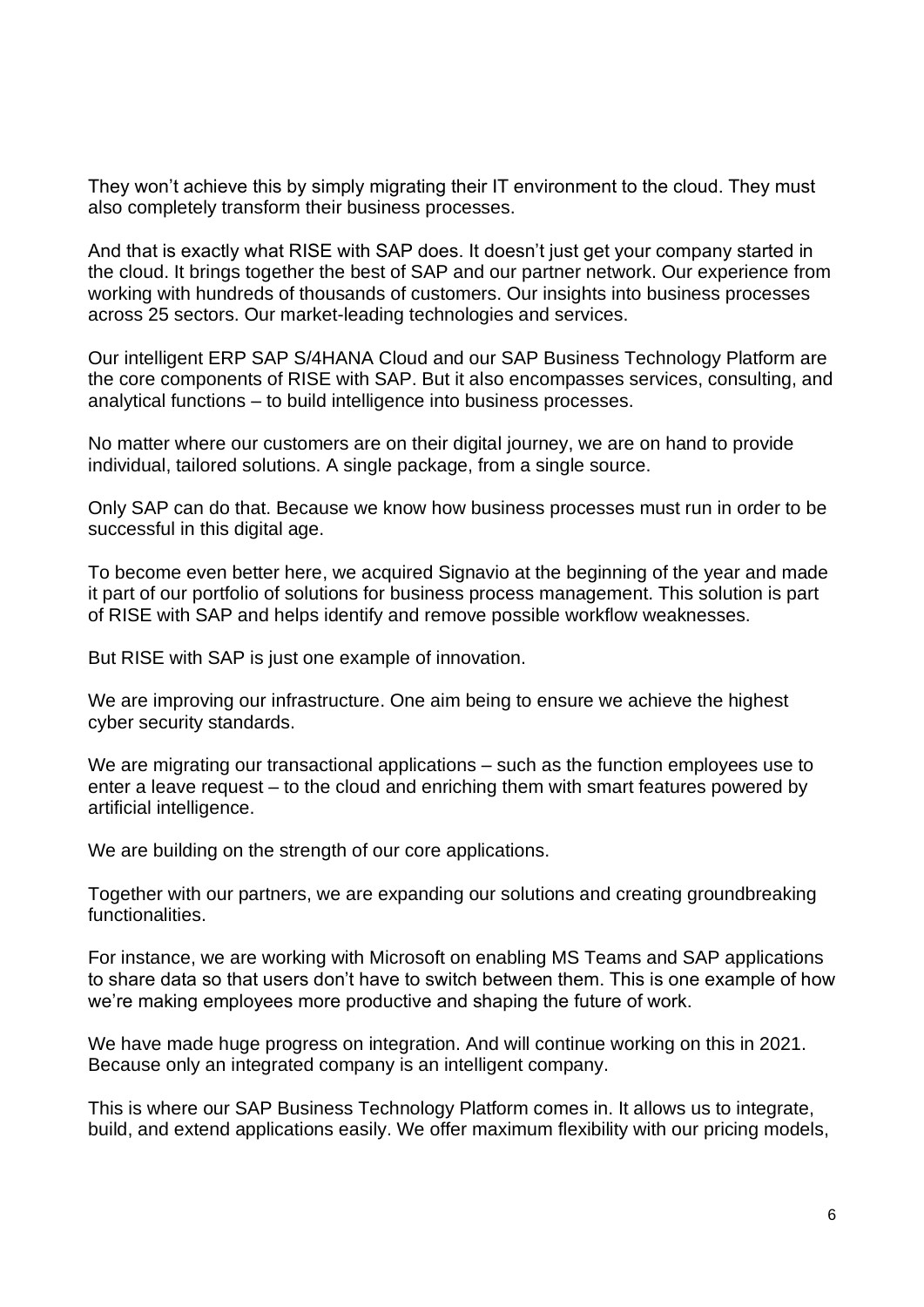be it pay-as-you-go, a prepaid model similar to those we know from mobile communications, or the classic subscription model.

SAP Business Technology Platform is also where our modular, industry-specific cloud solutions reside. Together with our partners, we create solutions that allow our customers to adjust their processes to suit their individual requirements. Because every company is unique.

A good example of this is our joint venture with investors Dediq. Based on SAP technology and embedded in our portfolio, together we will build industry solutions in the cloud for banks and insurance companies. But this is not a blueprint for other industries. Instead, this is how we want to make the most of the huge opportunities in the financial services market.

But no company is an island. The SAP Business Network enables our customers to manage complex supply chain networks – with all parties, in real time. Because if your usual business partner can't deliver, you need a plan B quickly.

And we go a step further: We help our customers ensure that human rights are adhered to. That their supply chains are free of child labor. That their suppliers meet their own sustainability standards.

Let's stick with the topic of sustainability: When you buy a washing machine, it's simple: The higher the eco rating, on a scale of A to G, the more energy-efficient it is. We are now applying this principle to the carbon footprint of products and services.

We are embedding sustainability into our applications. We show the entire carbon footprint of a product and make it comparable. End to end. The carbon footprint of suppliers. Emissions from factories, offices, energy use, waste, business trips, and transportation. All direct and indirect emissions involved in manufacturing and shipping products to end customers.

Hundreds of thousands of companies all over the world rely on our software to run their supply chains, personnel, and business networks. Now they can use this data not just to manage revenue and operating profit, but also to make climate protection measurable.

And because sustainability is about more than climate protection, our solutions also help promote diversity: How diverse is my company? How can I reach out to underrepresented candidates? Do I really pay fairly? How diverse is my leadership team? We can answer all these questions.

#### **Number 4: Corporate social responsibility**

The challenges we faced over the last year reconfirmed the relevance of SAP as well as our extensive responsibility and the impact we can have on the economy, society, and the environment.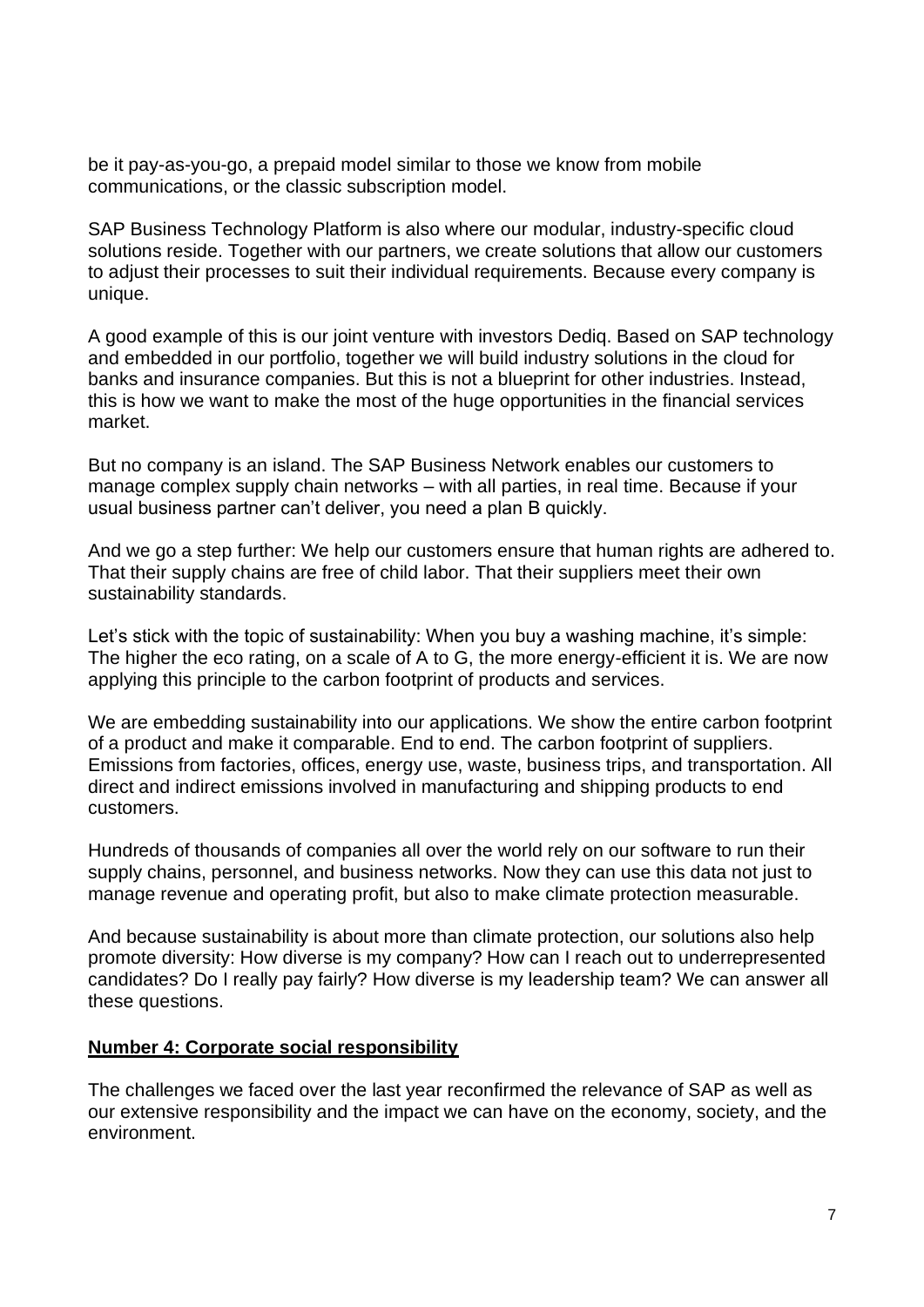We are proud to support the global fight against COVID-19.

- Our Vaccine Collaboration Hub helps ensure vaccines get to where they are needed, safely and efficiently.
- The Corona-Warn-App has been downloaded more than 27 million times. It has alerted some 2.5 million people of possible exposure to the virus and led to the detection of 140,000 COVID-19 infections<sup>4</sup>.
- Seventeen of the top 20 global vaccine producers run SAP systems. We also support many logistics companies and organizations around the globe that are at the forefront of vaccine distribution.

We are fighting for a society in which social justice and equality are a given.

- In 2020, we held digital skill-building and coding programs for more than two million people from underserved groups.
- We are partnering with UNICEF on a curriculum that will give young people the skills they need for the jobs they want.
- We support nonprofits and social enterprises. And are always looking to partner with more. Our digital solutions help tackle some of our biggest challenges, such as climate change and social inequality.

There is no place for racism or discrimination at SAP, in any form whatsoever.

- Within the next three years, we want to double the percentage of Black and African-American employees in the workforce in the United States.
- The share of women in management increased to 27.6%, and that number is rising. We remain committed to reaching our goal of 30% by 2022.
- This year, Pride @ SAP, our network for lesbian, gay, bisexual, transsexual, and intersexual people, celebrated its 20th anniversary.
- More than 200 people who have autism work at 34 of our locations in 16 countries.

We're also moving faster on climate protection. I spoke earlier about how we're helping our customers achieve their climate targets. But we want SAP to be a pacesetter itself. We will become carbon neutral in 2023 – two years sooner than planned.

<sup>4</sup> As of April 20, 2021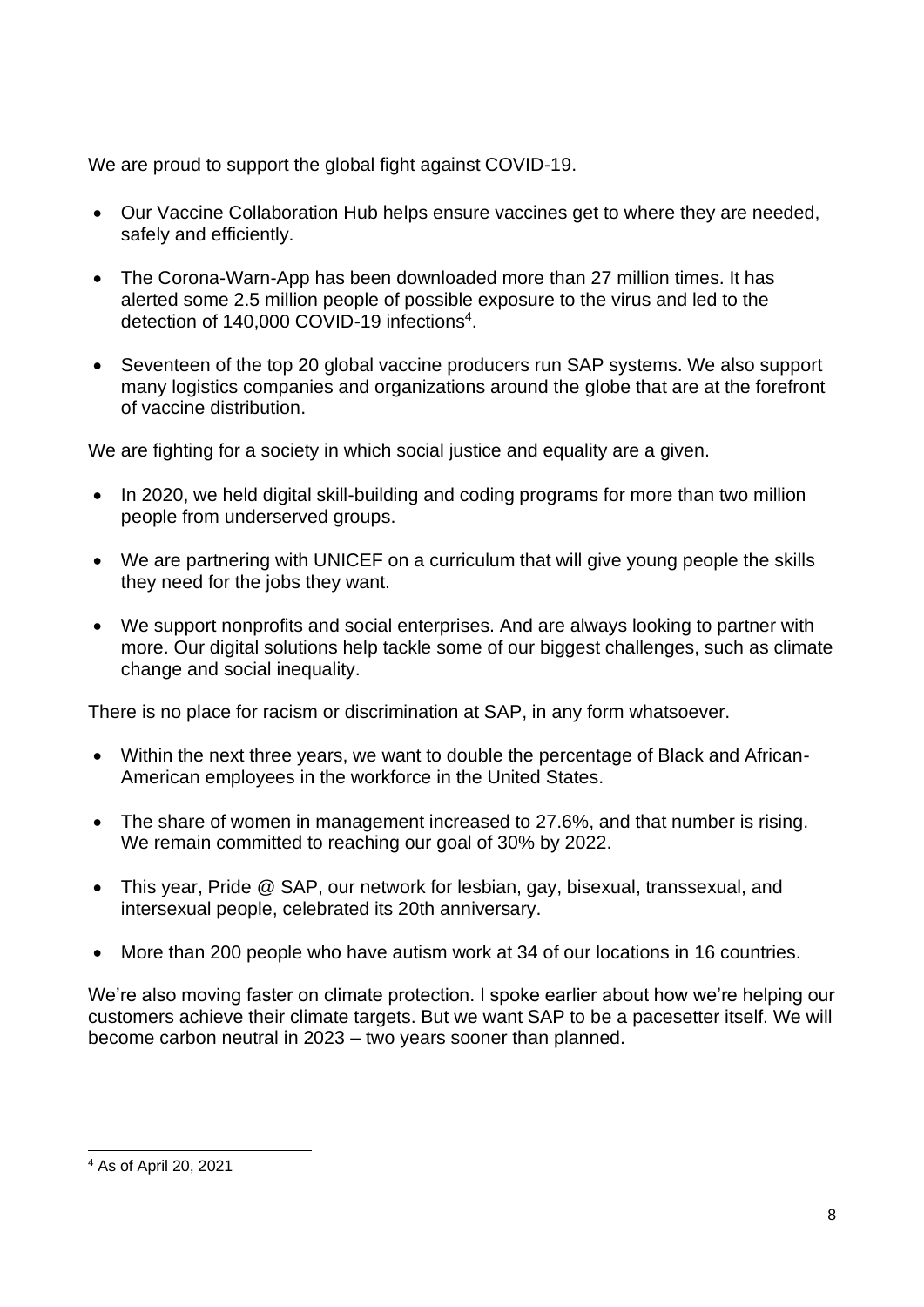Ladies and gentlemen.

2020 was a successful year for us, despite the coronavirus pandemic. And we expect 2021 to be too. After a strong first quarter, we even raised our full-year outlook. Vaccination programs are rolling out around the world, leading to a gradually improving global demand environment in the second half of 2021.

We expect<sup>5</sup>:

- **Cloud revenue** to grow by between 14% and 18%.
- **Cloud and software revenue** to reach between €23.4 billion and €23.8 billion.
- **Operating profit** to be between €7.8 billion and €8.2 billion.
- The **share of more predictable revenue** the total of cloud revenue and software support revenue – to reach approximately 75%.

We expect our cloud revenue to nearly triple to more than €22 billion by 2025. And we are well on our way to achieving our mid-term goals.

Dear shareholders,

Over the past year, many of us have wondered how it's possible to stay operational when certainty is an illusion and the extraordinary is the new normal.

But we've shown that we're successful. Even during this crisis. And we have everything it takes to be successful in the future too: Focus on innovation; the broadest product portfolio; a strong customer base; reliable partners; and people who give their best every day.

We have a unique opportunity to guide our customers on their journey to the digital world. And we're seizing it.

Ladies and gentlemen, you can count on us:

- To put our customers first.
- To accelerate the pace of innovation.
- To give our employees an environment that encourages and supports them.
- To foster lasting social equality.
- To deliver value to you, our shareholders, in the long term.

You can take me at my word and measure me on that.

I'm excited about shaping SAP's future success with you.

Next year, SAP celebrates its 50th anniversary. I believe that our company has never been more relevant.

<sup>5</sup> Outlook is non-IFRS at constant currencies.